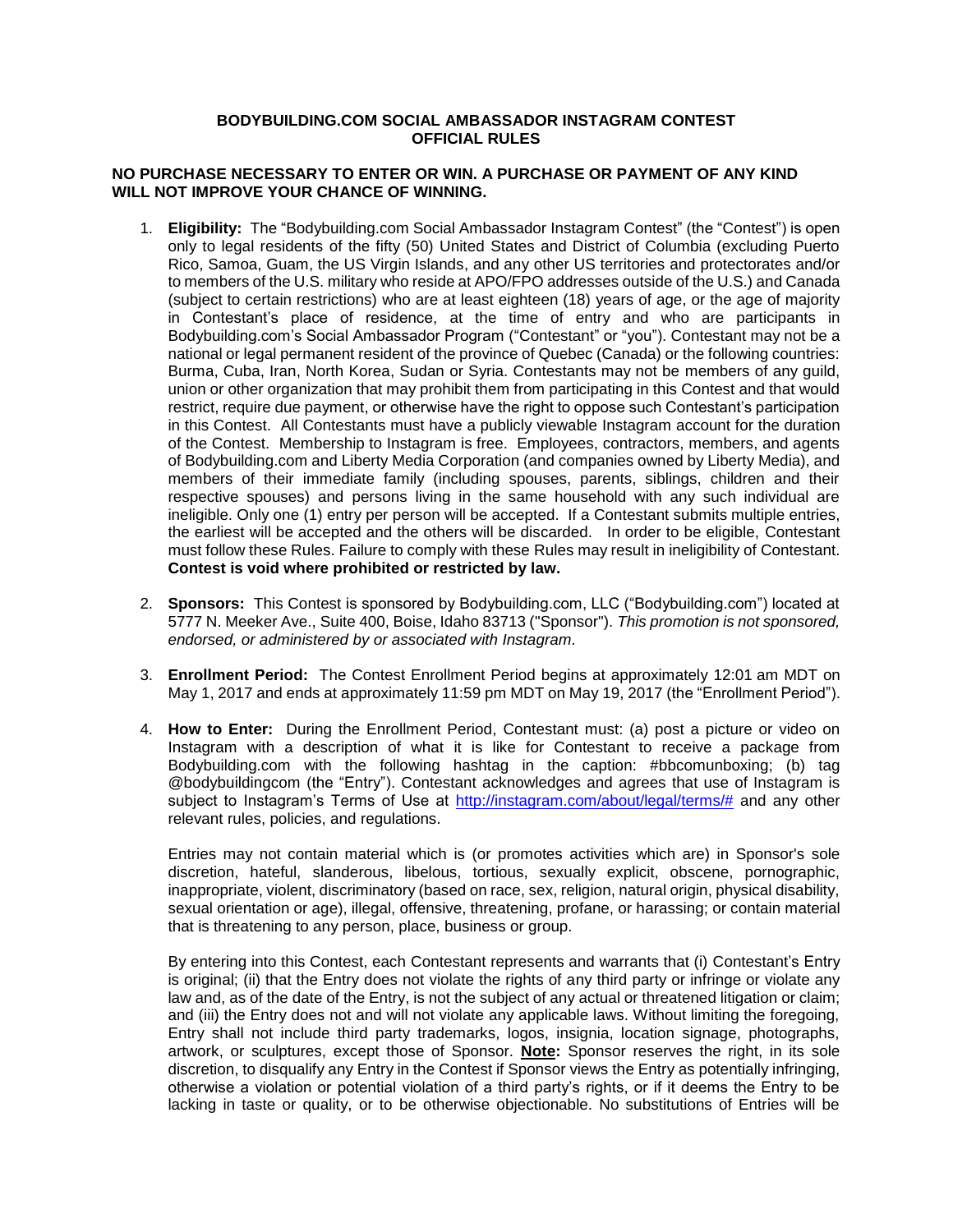accepted under any circumstances. Entries will not be returned or acknowledged. Proof of Entry is not considered proof of delivery or receipt of such Entry to Sponsor. Sponsor shall not have liability for any entry that is lost, intercepted, or not received by Sponsor, for any reason. Any Entry not in one of the accepted formats, as applicable, or not posted within the Enrollment Period will be disqualified.

- 5. **Winner Selection:** On or about May 20, 2017, three (3) Contestants will be selected by Sponsor from among all eligible Entries using the Judging Criteria below. If Sponsor does not receive a response from any Winner within twenty-four (24) hours of Sponsor's notification to Winner, or a Winner declines the prize or fails to meet Sponsor requirements, such Winner may be disqualified and the prize will either be forfeited or awarded to an alternate Contestant. Sponsor's decisions will be final and binding in all matters related to this Contest. Sponsor shall have no liability for any notification to Winner that is lost, intercepted, delayed, or not received by the potential winner for any reason.
- 6. **Judging Criteria:** All eligible Entries will be judged by Sponsor, in its sole discretion, and whose decisions are final and binding in all matters relating to the Contest. Submissions will be judged based on the creativity, originality, and quality of Contestant's Entry ("Judging Criteria").

## 7. **Prizes:**

Each of the three (3) winners will receive the following prize package:

- Roundtrip airfare to Bodybuilding.com's Boise Fitness Expo in Boise, Idaho from the closest major airport to winner's residence with a departure date of June 2, 2017 and a return date of June 4, 2017;
- Hotel expenses (approximate retail value \$450.00 per winner); and
- Per diem of \$70.00 USD for June 2-4, 2017.

No transfer, substitution, or cash equivalent for any prizes will be permitted, except at the sole discretion of the Sponsor due to unavailability of prizes for any reason, including but not limited to cancellation, scheduling conflicts, or force majeure. Any remaining components of the prize will be awarded and the Sponsors' obligation to the Selected Contestants will be fulfilled, and no additional compensation will be provided. Sponsor reserves the right to substitute prizes of equal or greater value.

The prizes do not include taxes, insurance, personal expenses, gratuities, incidental charges, or any other items not specifically described in these Official Rules and all expenses for any of the foregoing are the sole responsibility of the Selected Contestants. The Selected Contestants are responsible for reporting and paying all federal, state, and local taxes. Sponsor reserves the right to transfer, substitute prizes, or provide a cash equivalent for any prizes. Sponsor may substitute prizes of equal or greater value.

As a condition to receiving a prize, the Selected Contestants must sign any documentation requested by Sponsor, including, without limitation an Affidavit of Eligibility / Release of Liability / Prize Acceptance Form and show proof of residency and valid identification immediately within twenty-four (24) hours of issuance of notification. If any document is returned to Sponsor as undeliverable or if Sponsor does not receive a response from any Selected Contestant(s) within twenty-four (24) hours of attempted notification, or a Selected Contestant declines the prize or fails to meet Sponsor requirements, such Selected Contestant(s) may be disqualified and the prize will either be forfeited or awarded to an alternate Contestant.

8. **Personal Information:** Any personal information that the Contestant submits in connection with the Contest will be collected and used by the Sponsor and its authorized agents to administer the Contest and to award prizes. Contestant's personal information may also be used to send additional information about Sponsor, affiliates and licensees, and each of their respective products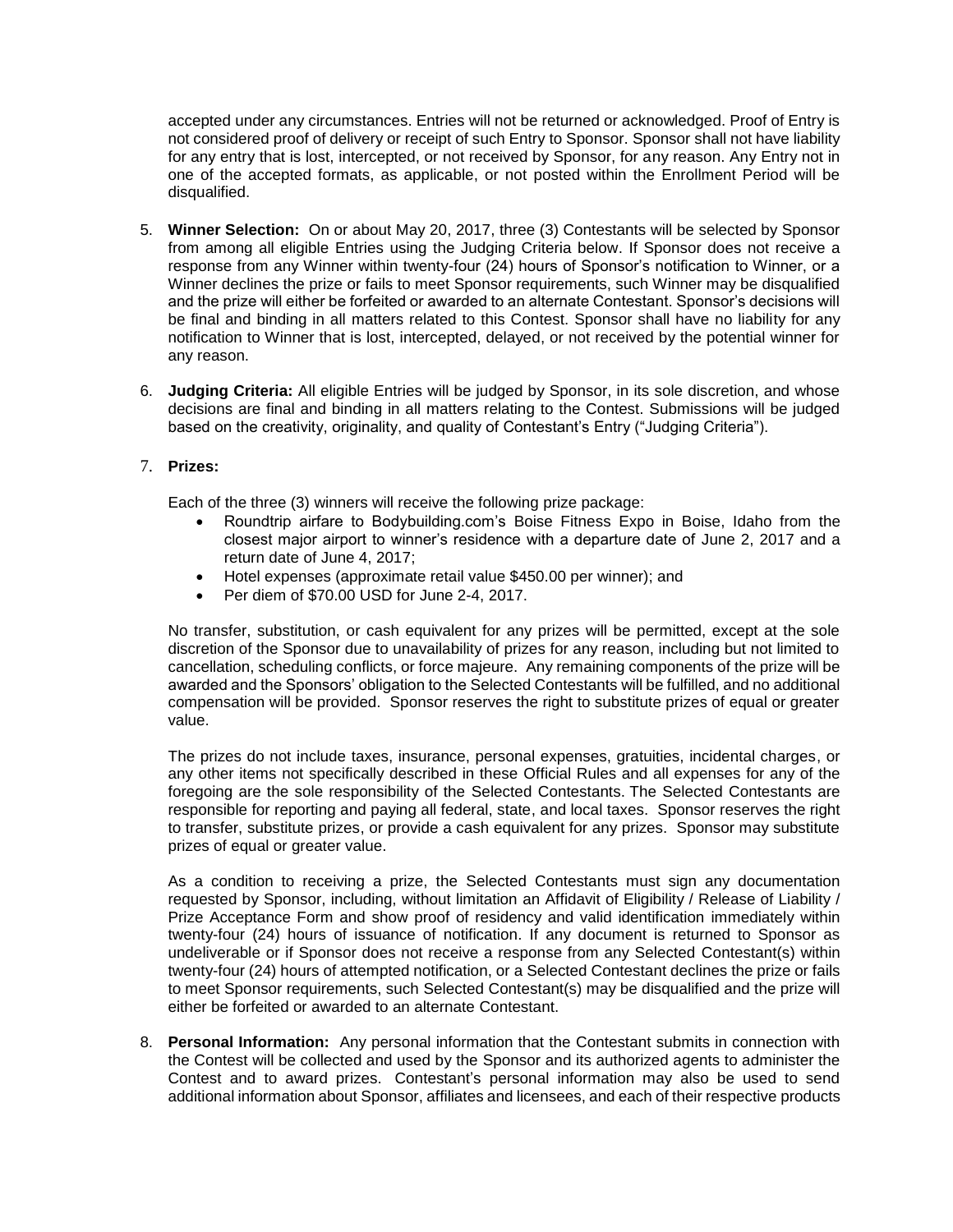and programs. Except as set forth herein, a Contestant's personal information will not be used for any other purpose and will not be shared with anyone else unless required by law.

9. **General Disclaimer and Release of Liability:** By entering, Contestant agrees: (a) to release Instagram, Sponsor and its agents from all liability, loss or damage arising out of or relating to the Contest, including with respect to the Contest, interpretation of these Rules, decisions by the judges, and Contestants' acceptance and use/misuse of the prize; (b) to be bound by these Rules; and (c) that Sponsor, its affiliates and licensees may use Contestant's name(s), likeness, biographical information, social media username, the images, personal information, and statements made by Contestant to Sponsor, the Entry(s) in whole or in part in any and all media for any purpose, including without limitation advertising and promotional purposes, as well as in, or in connection with the Contest and/or other promotions conducted by Sponsor, and information on the entry form for advertising and promotional purposes in all media worldwide without additional compensation. Contestant irrevocably grants to Sponsor the right, in its sole discretion, to edit, composite, morph, scan, duplicate, alter, publish, modify, copyright, or otherwise use each Entry for any purpose which Sponsor deems necessary or desirable (including, without limitation, posting on its Site), and each Contestant irrevocably waives any and all rights Contestant may have therein. Sponsor does not make any warranty, representation or guarantee, express or implied, in fact or in law, relative to the use of any prize, including, without limitation, quality, merchantability and fitness for a particular purpose.

Sponsor is not responsible for any incorrect or inaccurate entry information, human error, technical malfunction, failures, omission, interruption, deletion, or defect of any telephone network, computer online systems, computer equipment, servers, access providers, or software, including any injury or damage to Contestant's or any other persons', computer relating to or resulting from participation in this Contest; inability to access the entry website or any pages thereof; theft, tampering, destruction, or unauthorized access to, or alteration of entries; entries that are processed late or incorrectly or are incomplete, garbled, or lost due to computer or electronic malfunction or traffic congestion on the Internet or any website. Contestant agrees proof of entering information at website is not considered proof of delivery or receipt. All dates set forth in these Rules are approximate.

NOTWITHSTANDING ANY OTHER PROVISION OF THIS AGREEMENT TO THE CONTRARY, SPONSOR SHALL NOT BE LIABLE TO CONTESTANT OR ANY THIRD PARTY FOR ANY INDIRECT, CONSEQUENTIAL, SPECIAL, PUNITIVE, EXEMPLARY OR INCIDENTAL DAMAGES (INCLUDING DAMAGES FOR LOST PROFITS), EVEN IF SPONSOR HAS BEEN MADE AWARE OF THE POSSIBILITY OF SUCH DAMAGES. Sponsor reserves the right to terminate, suspend, withdraw or amend the Contest for any reason.

The invalidity or unenforceability of any provision of these Official Rules shall not affect the validity and enforceability of any other provision. In the event that any provision is determined to be invalid or otherwise unenforceable or illegal, these Official Rules shall otherwise remain in effect and shall be construed in accordance with its terms as if the invalid or illegal provision were not contained herein.

10. **Governing Law; Jurisdiction:** This Contest will be governed by and construed in accordance with the laws of the State of Idaho without regard to conflict of law principles. Any controversy arising under, in connection with or in any way relating to this Contest shall be adjudicated before a state or federal court of competent jurisdiction located in Boise, Ada County, Idaho. Contestant and Sponsor: (i) accept, generally and unconditionally, the exclusive jurisdiction of such court and any related appellate court, and irrevocably agree to be bound by any judgment rendered thereby in connection with this Contest, and (ii) irrevocably waive any objection it may now or hereafter have as to the venue of any such suit, action or proceeding brought in such a court or that such court is an inconvenient forum.